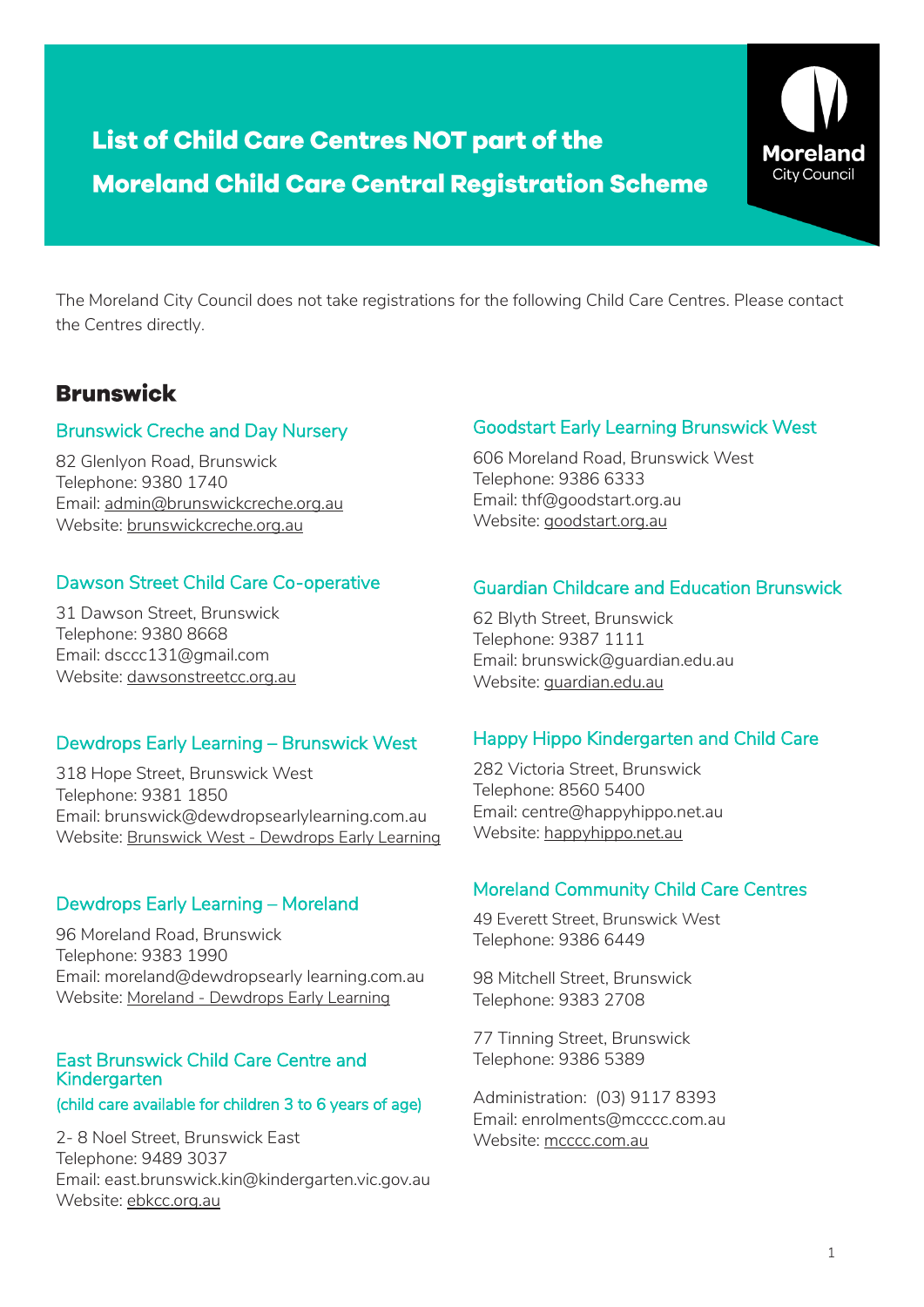### Park Street Child Care Centre and Kindergarten Co-operative

785 Park Street, Brunswick Telephone: 9387 6147 Email: parkst@parkst.org.au Website: [parkst.org.au](https://www.parkst.org.au/)

### Only About Children Brunswick West

484 Victoria Street, Brunswick West Telephone: 9002 0203 Email: [brunswickwest@oac.edu.au](mailto:brunswickwest@oac.edu.au) Website: [onlyaboutchildrenbrunswick west](https://www.oac.edu.au/our-campuses/melbourne/brunswick-west/)

### The Learning Sanctuary Brunswick

Level 5, The Seeds Building 181 Weston Street, Brunswick East Telephone: 9388 0058 Email: brunswick@thelearningsanctuary.com.au Website: [thelearningsanctuary.com.au](https://www.thelearningsanctuary.com.au/centres/childcare-east-brunswick/)

# **Coburg**

### Antonine Sisters Child Care Centre

11-13 Barrow Street, Coburg Telephone: 9383 6766 Email: [antoninesisterschildcare@gmail.com](mailto:antoninesisterschildcare@gmail.com) Website: [antoninesisterschildcare.com.au](https://www.antoninesisterschildcare.com.au/)

### Barrow Street Montessori Centre

36 – 40 Barrow Street, Coburg Telephone: 9383 2833 Email: barrowstreet@amiga-montessori.com.au Website: [amiga-montessori.com.au](https://amiga-montessori.com.au/coburg/)

### Casa Bambini Coburg

962 – 966 Sydney Road, Coburg Telephone: 9350 5420 Email: [coburg@casabambini.com.au](mailto:coburg@casabambini.com.au) Website: [casabambini.com.au](https://casabambini.com.au/)/

### Coburg Children's Centre

1 Wardens Walk, Coburg Telephone: 9354 7633 Email: [office@coburgchildrens](mailto:office@barrybeckett.org.au) centre.org.au Website: [coburgchildrenscentre.org.au](https://coburgchildrenscentre.org.au/)

## Imagine Childcare and Kindergarten Coburg

311 Sydney Road, Coburg Telephone: 1300 001 154 Email: coburg@imagineelc.vic.edu.au Website: [imagineelc.com.au/coburg](https://www.imagineelc.com.au/coburg)

### Pelican Childcare

1A Woiwurung Crescent, Coburg Telephone: 9354 9300 Email: [coburg@](mailto:coburg)pelicanchildcare.com.au Website: [pelicanchildcare.com.au](https://www.pelicanchildcare.com.au/centres/pelican-childcare-coburg/)

## The Grove Children's Centre

38 - 40 The Grove, Coburg Telephone: 9386 3033 Email: [info@thegrovechildcare.com.au](mailto:info@thegrovechildcare.com.au) Website: [thegrovechildrenscentre.com.au](https://www.thegrovechildrenscentre.com.au/)

### The Learning Space

222a Bell Street, Coburg Telephone: 9350 5000 Email: [hello@thelearningspace.com.au](mailto:hello@thelearningspace.com.au) Website: [thelearningspace.com.au](https://thelearningspace.com.au/)

# **Fawkner**

### Joybelle Child Care Centre and Kindergarten

1346 Sydney Road, Fawkner Telephone: 9359 1504 Email: [joybelleccc@hotmail.com](mailto:joybelleccc@hotmail.com)

### Matrix Early Learning

1218-1220 Sydney Road, Fawkner Telephone: 9359 6167 Email: admin@matrixearlylearning.com.au Website: [matrixearlylearning.com.au](https://www.matrixearlylearning.com.au/)

# **Glenroy**

### Gladstone Parade Early Learning and Kinder

51 Gladstone Parade, Glenroy Telephone: 9306 8418 Email: [director@gladstoneparadeeelc.com.aui](mailto:director@gladstoneparadeeelc.com.aui) Website: [gladstoneparadeearlylearningandkinder](https://earlylearningandkinder.com.au/centre/gladstone-parade/)